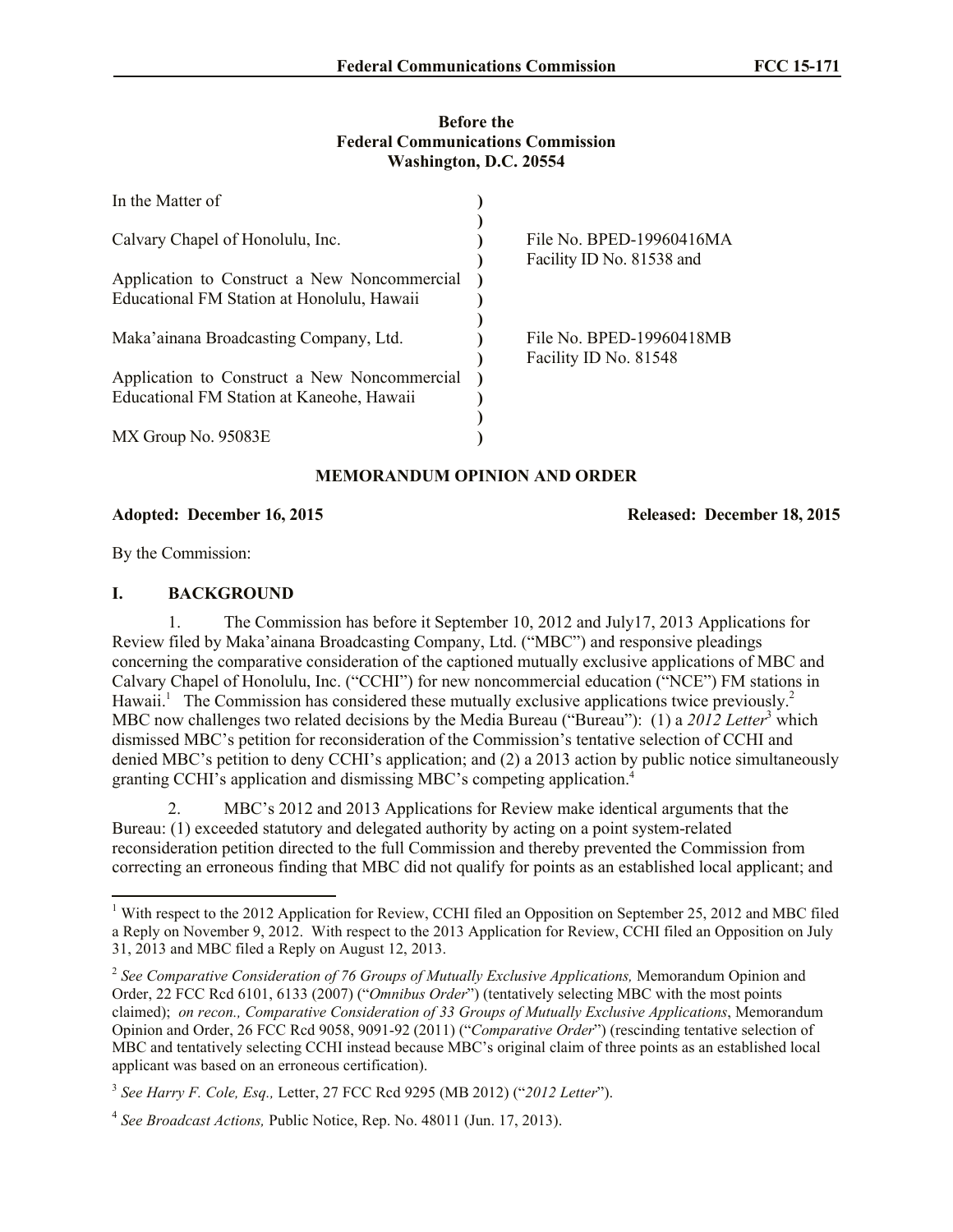(2) improperly permitted a major change in CCHI's ownership after CCHI allegedly made misrepresentations about that change.<sup>5</sup> For the reasons herein we will deny both the 2012 Application for Review and the duplicative 2013 Application for Review.

## **II. DISCUSSION**

3. Upon consideration of the entire record, we affirm the Bureau's actions for the reasons stated in the *2012 Letter.* The Rules authorize the Bureau to dismiss petitions for reconsideration directed to the full Commission "that plainly do not warrant consideration by the Commission," such as those that are procedurally defective.<sup>6</sup> MBC's reconsideration petition was defective because it addressed an interlocutory matter, *i.e.,* the Commission's tentative NCE point determination which took no final action and which the Commission had expressly directed parties *not* to raise in petitions for reconsideration.<sup>7</sup> The mere fact that MBC's petition concerned point system-related matters would not preclude Bureau action where the Bureau did not conduct a new hearing but, rather, engaged in routine post-hearing processing at the Commission's direction.<sup>8</sup> To the extent that MBC argues that action on its petition by the Bureau rather than by the Commission prevented the agency from "correct[ing] the Commission's erroneous 2011 decision<sup>"9</sup> with respect to MBC's claim for points as an established local applicant, we find no error for the reasons explained below.

4. As an initial matter, the Bureau is bound by our findings.<sup>10</sup> The Bureau's role in the NCE comparative process is simply to facilitate routine post-hearing actions, including consideration of petitions to deny.<sup>11</sup> We require the Bureau to refer cases back to us in very limited circumstances, primarily if information in a petition is sufficient to raise a substantial and material question concerning the Commission's point-based tentative selection.<sup>12</sup> MBC's defective reconsideration petition, the substance of which it repeats on review, raised no such substantial and material question. For example, MBC repeats its contention that the Commission's failure to credit MBC with comparative points based on its board members' local activities conflicts with a statement by the U.S. Court of Appeals for the D.C. Circuit in *American Family* that the established local applicant criterion was "designed to 'reward[] applicants who are controlled by locals."<sup>13</sup> At issue in *American Family* was whether an NCE

7 *See Comparative Order*, 26 FCC Rcd at 9094. *See also 2012 Letter* at n.32, citing 47 C.F.R. § 1.106(a)(1). The Commission previously advised MBC and other NCE applicants to raise any arguments concerning their own points within petitions to deny the tentative selectee. *See Comparative Order*, 26 FCC Rcd at 9094.

8 *See Comparative Order*, 26 FCC Rcd at 9095. *See generally* 47 C.F.R. §§ 0.61, 0.283.

<sup>9</sup> 2012 Application for Review at 4.

l

 $<sup>5</sup>$  In the 2013 Application for Review, MBC resubmits previously-filed documents including the 2012 Application</sup> for Review "out of an abundance of caution in order to preserve its appellate rights." 2013 Application for Review at 2.

 $6$  See 47 C.F.R. § 1.106(p). While MBC is correct that the Communications Act of 1934, as amended, reserves to the Commission authority over comparative hearings, the statute does not preclude delegation of non-hearing matters to the Bureau. *See* 47 U.S.C. § 155(c)(1).

<sup>&</sup>lt;sup>10</sup> See Jelks v. FCC, 146 F.3d 878, 881 (D.C. Cir. 1998) ("a subordinate body like the [Bureau's Video] Division cannot alter a policy set by the Commission itself"); *Michael Couzens, Esq.*, Letter, 25 FCC Rcd 13672, 13675 (MB 2010) (the Bureau is bound by the decisions and guidelines set forth by the Commission and has no authority to alter or depart from Commission precedent).

<sup>&</sup>lt;sup>11</sup> See Omnibus Order, 22 FCC Rcd at 6162, n.230, citing, 47 C.F.R. §§ 0.61(h), 0.283 (staff consideration of petitions to deny tentatively selected NCE applications is consistent with authority delegated to the Bureau).

<sup>12</sup> On that basis, the Bureau referred to the Commission CCHI's petition to deny MBC's application. *See Comparative Order,* 26 FCC Rcd at 9089.

<sup>13</sup> *See* 2012 Application for Review at 5, citing *American Family Association v. FCC,* 365 F.3d 1156, 1164 (D.C. Cir. 2004) ("*American Family*").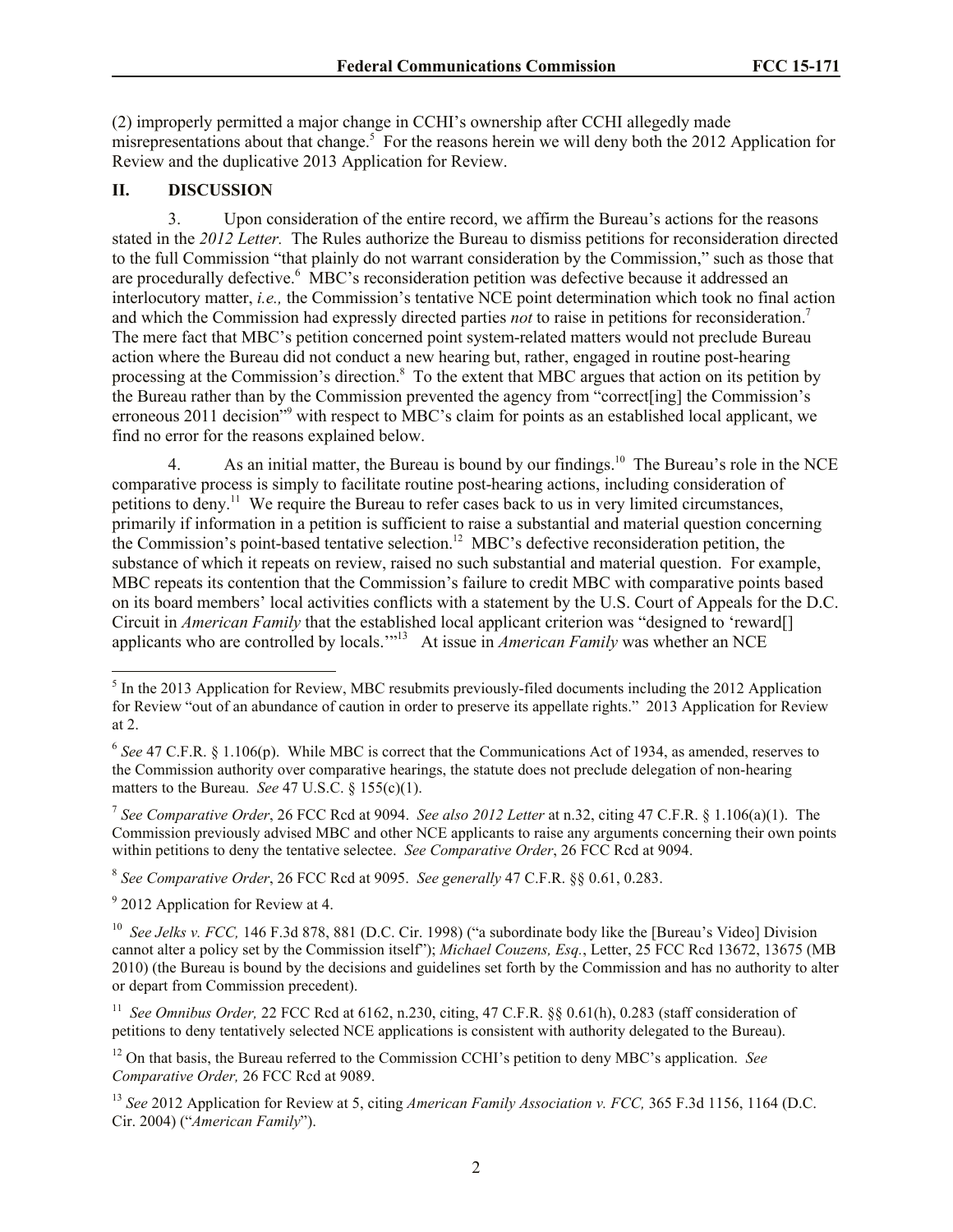comparative criterion which promoted local control of programming but did not require local origination of programming was arbitrary and capricious. Thus, *American Family* is inapposite and unrelated to our finding in this proceeding that an organization with a mere paper existence and no business activities of its own cannot claim to have a local "headquarters," *i.e.,* a primary place of business, at an address that simply houses its FCC application and at which its principals conduct business for other organizations and thus cannot claim comparative points for being an established local applicant.<sup>14</sup> Thus, it was appropriate for the Bureau to dismiss MBC's petition for reconsideration. In any event, our affirmance of the Bureau decision herein moots the issue of the Bureau's authority to issue the *2012 Letter.*

5. Finally, we disagree with MBC's contention that the Bureau provided insufficient justification for permitting, by waiver, a major change in CCHI's ownership.<sup>15</sup> The Bureau properly found that the facts of the instant case involved special circumstances upon which the Commission had previously granted waivers and had directed the Bureau to do the same.<sup>16</sup> MBC's argument to the contrary focuses upon whether CCHI's ownership change can be considered "gradual" or "routine" based on the circumstances under which one of CCHI's directors left the organization.<sup>17</sup> MBC further contends that the Bureau erred in rejecting its argument that CCHI misrepresented the manner in which the director departed.<sup>18</sup> Here, the circumstances of the director's departure were not shown to be an outgrowth of any party's desire to gain control and, thus, are immaterial.<sup>19</sup> As the Bureau aptly noted, the Commission is concerned with the overall pattern of ownership changes and MBC failed to demonstrate that CCHI had a motive to make misstatements or conceal facts about the departure of a single director.<sup>20</sup> The Bureau

<sup>16</sup> See Omnibus Order, 22 FCC Rcd at 6124-25 (directing the Bureau to consider ownership waivers for certain NCE applications filed prior to 2000 that had been subject to a lengthy processing freeze after comparative procedures were called into question and subject to rulemaking and judicial proceedings).

<sup>17</sup> *See* 2012 Application for Review at 7-8.

<sup>18</sup> *Id.* at 9.

l

<sup>19</sup> *See 2012 Letter,* 27 FCC Rcd at 9300; s*ee also Omnibus Order,* 22 FCC Rcd at 6125-28 (waivers for pre-2000 NCE applicants experiencing major board changes appropriate if the changes were gradual, routine, and not the outgrowth of an attempt to gain control).

<sup>20</sup> *See 2012 Letter,* 27 FCC Rcd at 9301-02, citing *Fox River Broadcasting, Inc.,* Order, 93 FCC 2d 127, 129 (1983) and *RKO General, Inc.,* Decision, 4 FCC Rcd 4679, 4684 (Rev. Bd. 1989) (intent to deceive can be inferred from motive). We dismiss MBC's new argument that a CCHI motive to deceive can be derived from the possibility that CCHI's application would have been dismissed as a result of the ownership change, and that CCHI's resulting loss of status as a mutually exclusive applicant would have caused dismissal of CCHI's Petition to Deny against MBC for lack of standing. *See* 2012 Application for Review at 10. *See generally Calvary Chapel of Honolulu, Inc.,* Letter, 22 FCC Rcd 17654, 17655 (MB 2007). The Bureau had no opportunity to consider this newly raised claim. Moreover, it is insufficient to establish any motive to misrepresent because (1) the Bureau's longstanding practice is to consider Petitions to Deny as informal objections under 47 C.F.R. § 73.3587 if the filer lacks standing; (2) arguments for dismissal of CCHI's application due to the ownership change would have been premature at that time (continued….)

<sup>14</sup> *See Comparative Order,* 26 FCC Rcd at 9091-92; s*ee also Omnibus Order,* 22 FCC Rcd at n.89 ("the established local applicant requirements are phrased in terms of the basic characteristics of the applicant, not the relationships the applicant or its members may have with other organizations."); *Reexamination of Comparative Standards for Noncommercial Educational Applicants,* Memorandum Opinion and Second Order on Reconsideration, 17 FCC Rcd 13132, 13137-38 (2002) ("*NCE Second Order*") (rejecting argument that organizations are local only because people behind them are local).

<sup>&</sup>lt;sup>15</sup> Specifically, CCHI had a five-member governing board upon application in 1996 but replaced one director in 1998, another in 1999, and a third in 2006 or 2007. A major change occurred because the original parties to the application did not retain more than a 50 percent interest after departure of the third original director. The Bureau waived a Rule which ordinarily requires renumbering, and therefore dismissal, of applications that undergo major ownership changes outside of a filing window. *See* 47 C.F.R. § 73.3573(a). Rule waivers are appropriate if special circumstances warrant a deviation from the general rule, and such deviation would better serve the public interest than strict adherence. *See Network IP, LLC v. FCC*, 348 F.3d 116, 127 (D.C. Cir. 2008).